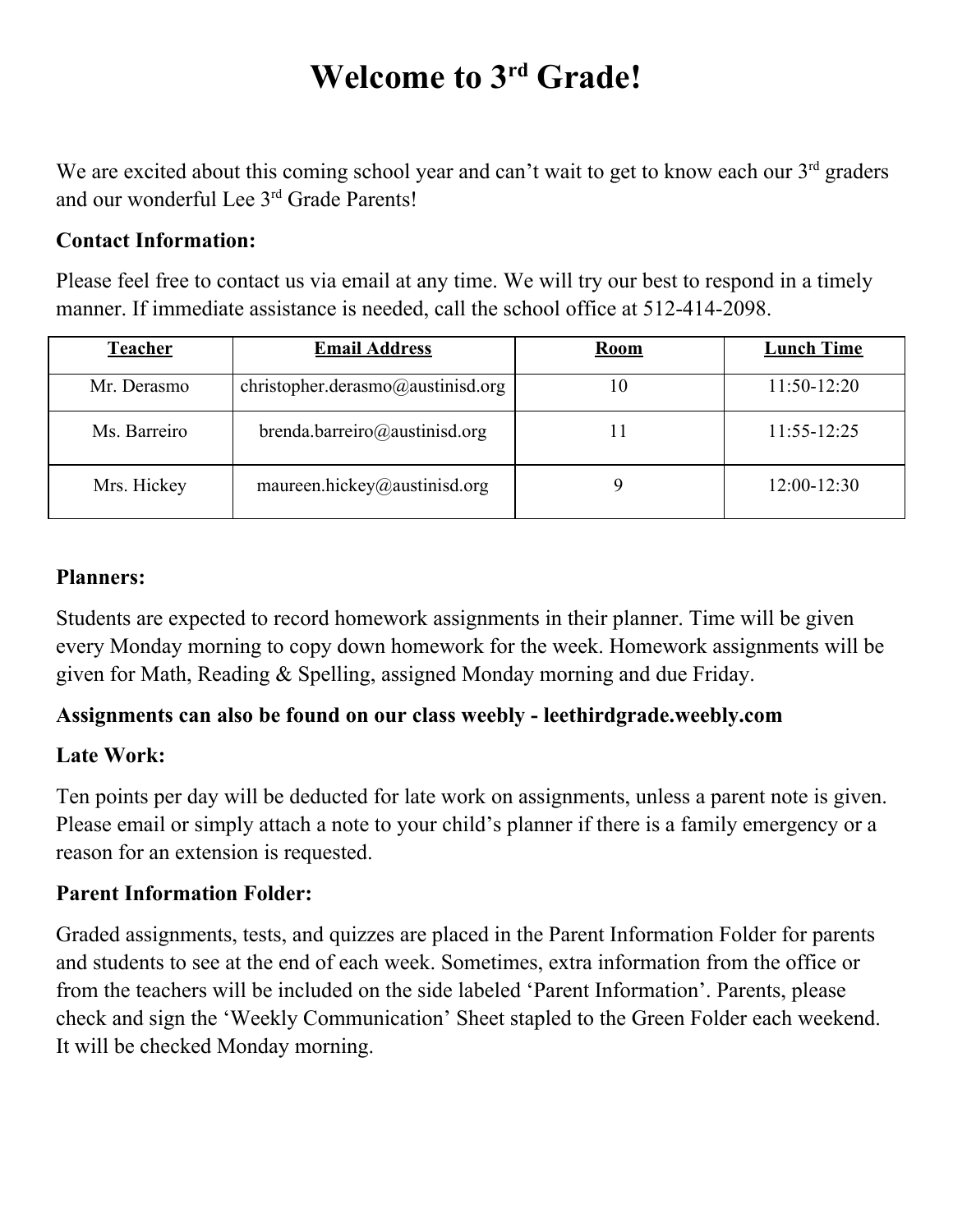# **Rewards:**

This year 3<sup>rd</sup> grade will implement a positive, money incentive program, 'Starbucks'. Each child will be given a class job and will be paid monthly for their work, as well as having the opportunity throughout the school day to earn extra 'bucks'. Students are responsible for keeping their money safe and secure. They are able to "purchase" rewards, such as prizes, homework passes, lunch parties, etc.

# **Consequences:**

Students who choose not to follow the school and classroom expectations will be "fined" for their behavior. Having to pay back to the class fund. They will have the opportunity to earn this money back. As well, students will be asked to reflect on their choices. Parents will be notified via Friday Folders, notes in student's planner, or email/phone call.

### **Behavior Expectations**

P4 sheets will be marked every Friday, stapled to the parent folder in your child's binder. Please sign each week and always leave in the binder.

Behavior is determined as follows and is documented in the planner:

P4: 0-1 off task behaviors throughout the week

P3: 2-3 off task behaviors throughout the week

P2: 4-5 off task behaviors throughout the week

P1: 6 or more off task behaviors throughout the week

# **Field Trips:**

3<sup>rd</sup> Grade will attend 4 field trips this school year -

Rosita y Conchita: Friday, October 19th @ Scottish Rite Theatre

Art of the American West: Wednesday, November 14 @ Blanton Museum

The Nutcracker Act 1: December @ The Long Center

Jane Goodall: Monday, February 25 @ Austin Theatre

Aquarena Springs: Friday, March 15 @ San Marcos